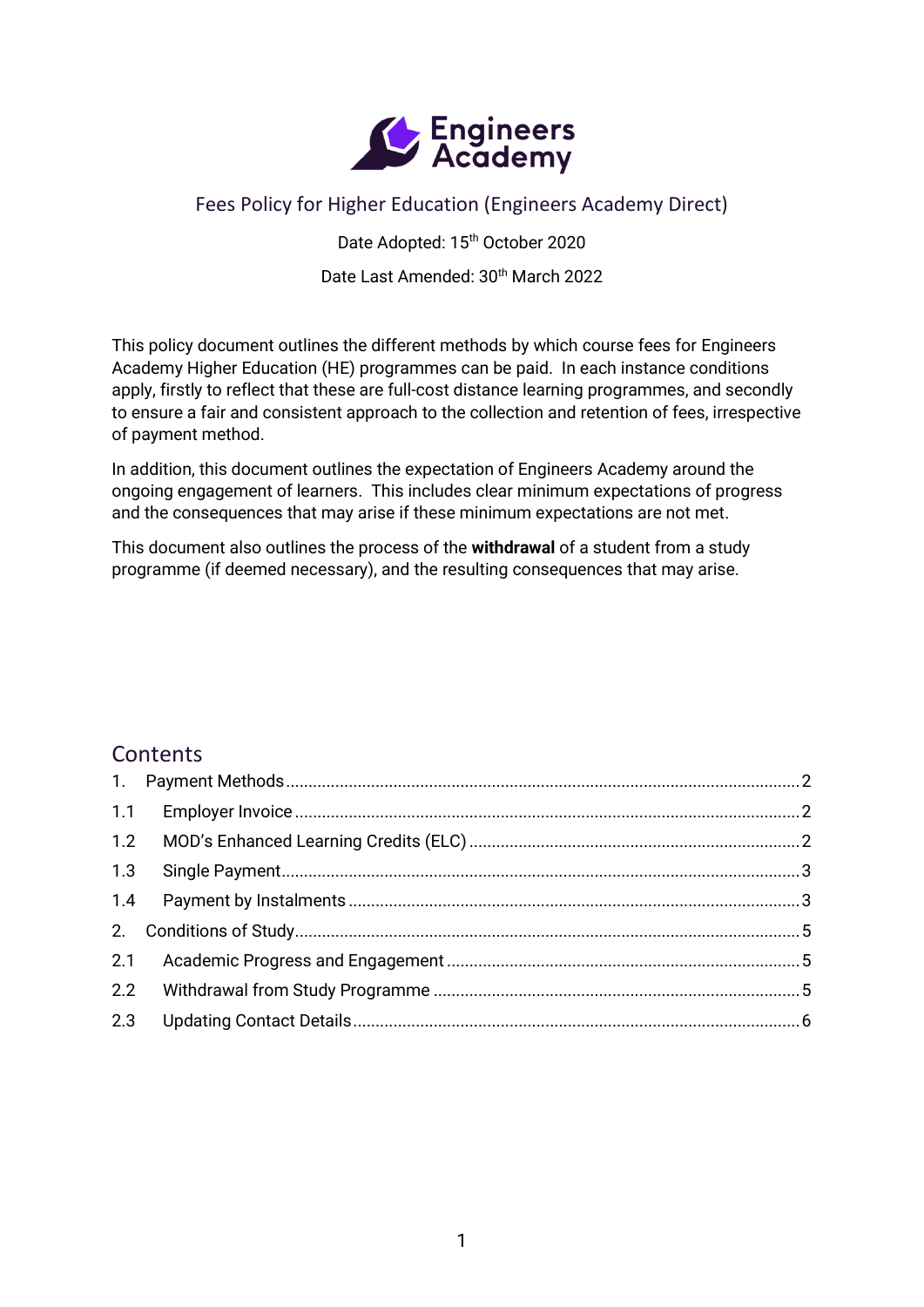#### <span id="page-1-0"></span>1. Payment Methods

#### <span id="page-1-1"></span>1.1 Employer Invoice

Where an employer agrees to sponsor a student (or students), the employer will be liable for payment of the course fees. The following conditions apply:

- 1.1.1 Upon enrolment, students will be required to provide a sponsor letter from their employer. The sponsor letter must include a statement that the fees will be paid for the named individual(s), along with details on where an invoice should be sent.
- 1.1.2 Upon receipt of an invoice, employers are required to pay the programme fees in full, adhering to Engineers Academy 30-day payment term. If timely payment is not made, the following consequences may arise:
	- 1.1.2.1 Suspension of access to the Study Platform for the student(s).
	- 1.1.2.2 Student(s) contacted by to make alternative arrangements for the payment of programme fees.
	- 1.1.2.3 Student(s) registration with the awarding body may be delayed.
- 1.1.3 If a student is withdrawn (see 2.2) for whatever reason during the course of their study programme (including those outlined in 2.1), the employer may be entitled to recover programme fees, depending on the length of time the student has been enrolled (within 6 months - 75% of fees, 12 months - 50% of fees, longer than 12 months - 0% of fees may be recovered).
- 1.1.4 Full, specific payment terms and conditions can be found within Engineers Academy Service Level Agreements, where required.

## <span id="page-1-2"></span>1.2 MOD's Enhanced Learning Credits (ELC)

Enhanced Learning Credits (ELC) are awarded on an annual basis, with a maximum award of £2000.00 per annum. Where a student's application for ELC has been approved, Engineers Academy agrees to accept an initial ELC payment at the start of the programme and a second ELC payment 12 months thereafter, enabling the student to make full use of their ELC award.

Where a student has been approved to receive ELC credits to cover only part of the programme fees, the student will be liable for payment of the balance of the fees. The balance will be determined by the total programme fee, with double the annual ELC award deducted. For example, if the student is approved to receive £1500.00 per annum and the programme fee is £3950, the student will be liable for payment of £950.00. The student can either pay the balance as a single payment (see 1.3 below), or by instalments (see 1.4 below). In both instances, the terms set out in sections 1.3 and 1.4 apply.

In addition, the following conditions apply:

1.2.1 Prior to enrolment, the student will be required to provide a Claim Authorisation Note (CAN) from the Enhanced Learning Credits Administration Service (ELCAS). This note confirms the annual ELC contribution towards the programme fees, as well as the intended start date. The start date must be accurate to enable Engineers Academy LTD to invoice ELCAS in a timely manner.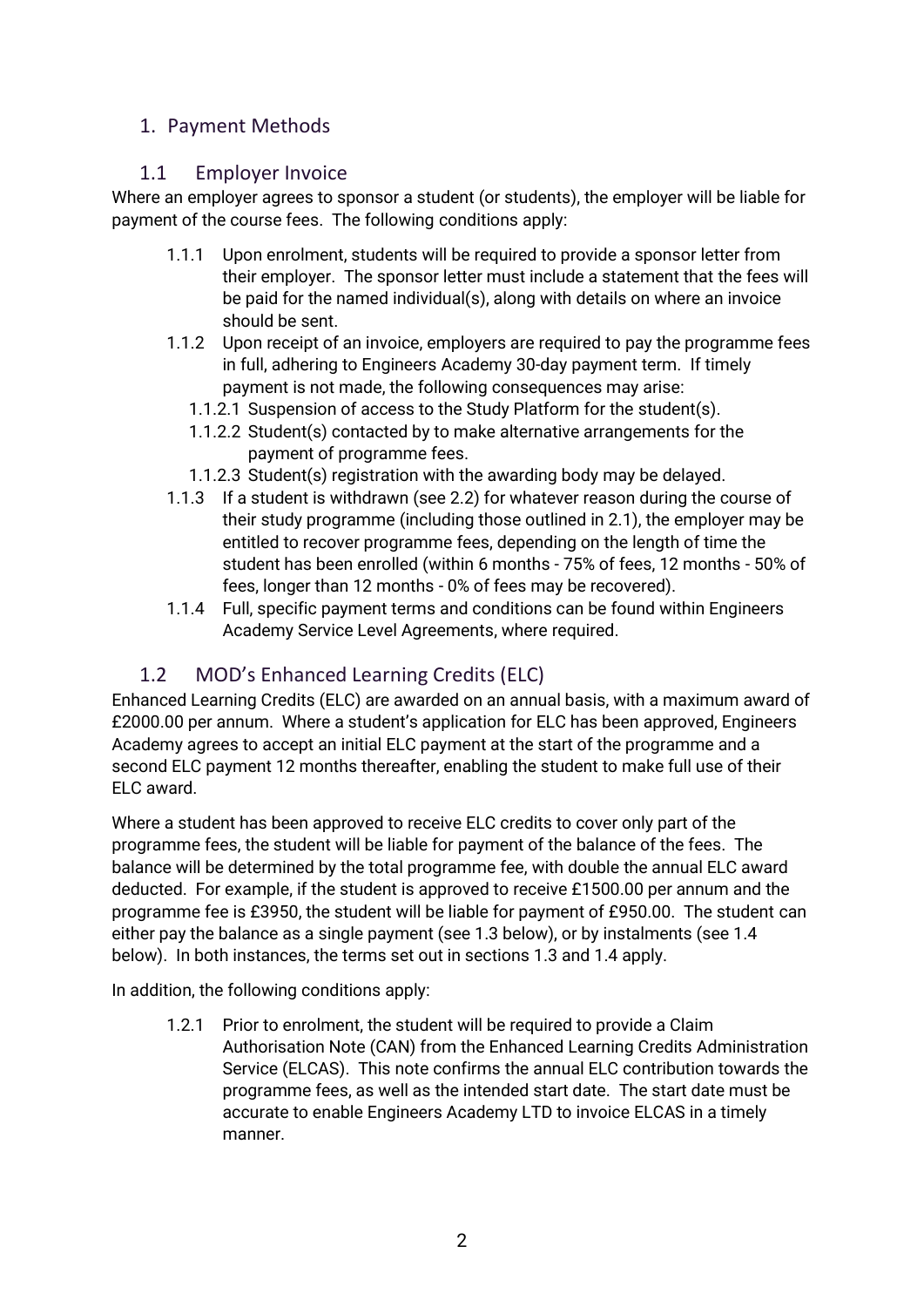- 1.2.2 If timely payment of the ELC claim is not received by Engineers Academy, or the student's contribution towards the programme fees is not made (where applicable), the following consequences may arise:
	- 1.2.2.1 Suspension of access to the Study Platform for the student.
	- 1.2.2.2 Student contacted by to arrange payment of any outstanding programme fees.
	- 1.2.2.3 Student registration with the awarding body may be delayed.
- 1.2.3 If a student is not approved for a second ELC award (for any reason), after 12 months on the study programme:
	- 1.2.3.1 The student has the option to arrange payment of any outstanding programme fees and continue with the programme.
	- 1.2.3.2 The student has the option to be withdrawn from the programme.
- 1.2.4 If a student is withdrawn (see 2.2) for whatever reason during the course of their study programme (including those outlined in 2.1), no repayment can be made to ELCAS and the student may be liable for repayment of any ELC claims made, in accordance with the Enhanced Learning Credits Scheme terms and conditions.
- 1.2.5 If a student is withdrawn (see 2.2) for whatever reason during the course of their study programme (including those outlined in 2.1), sections 1.3 and 1.4 detail the terms relating to the student's contribution towards the programme fees.

#### <span id="page-2-0"></span>1.3 Single Payment

Students who are paying their own fees will have the option to pay the full programme fee upon enrolment, at the start of the programme. In this instance, the following conditions apply:

- 1.3.1 Programme fees should be paid by BACS or Bank Transfer at the time of enrolment. Upon receipt of fees, Engineers Academy will activate the student's profile on the Study Platform.
- 1.3.2 If the student decides to withdraw (see 2.2) or is withdrawn for any reason (including those outlined in 2.1), they will be entitled to recover programme fees, depending on the length of time they have been enrolled (within 28 days - 100% of fees, 6 months - 75% of fees, 12 months - 50% of fees, longer than 12 months - 0% of fees can be recovered).

### <span id="page-2-1"></span>1.4 Payment by Instalments

Students who are paying their own fees will have the option to pay the programme fees by monthly instalments. In this instance, the following conditions apply:

- 1.4.1 The total of all programme fees must be paid within the first 12 months of the programme.
- 1.4.2 The fees must be paid by monthly Standing Order and evidence that the Standing Order has been set up must be provided on enrolment. This may take the form of a screenshot from the student's Online banking, or similar.
- 1.4.3 The first payment must be received prior to activation of the student's profile on the Study Platform.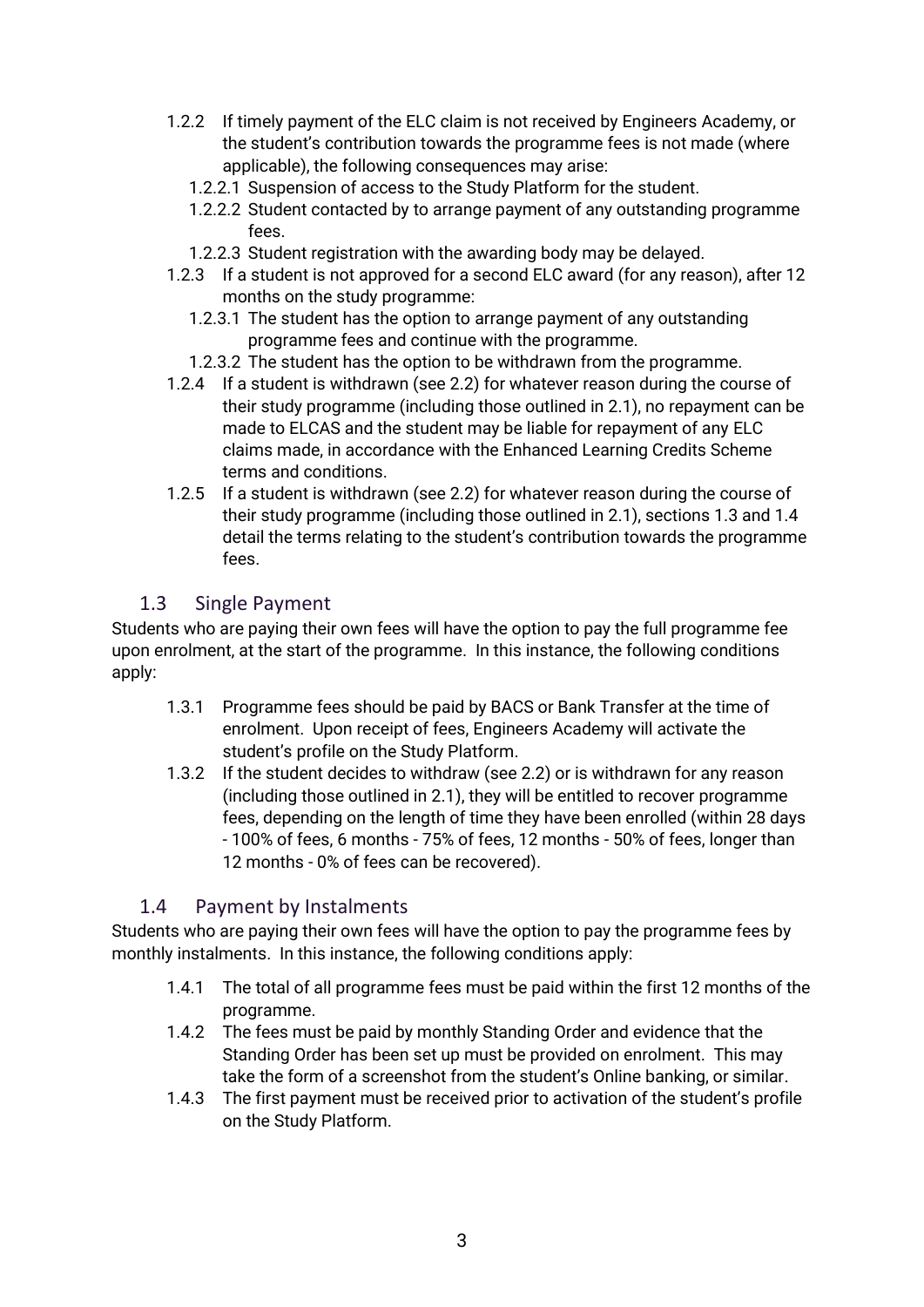- 1.4.4 If a payment is missed, the following consequences may arise:
	- 1.4.4.1 Student contacted to make alternative arrangement for payment.
	- 1.4.4.2 Suspension of the student's access to the Study Platform.
	- 1.4.4.3 Withdrawal from the programme (see 2.2) if all arrears are not settled within 12 months of enrolment and other arrangements have not been agreed.
- 1.4.5 Should a student choose to withdraw from their study programme, or are withdrawn for whatever reason (including those outlined in 2.1), the student will not be entitled to recover any programme fees. However, they will be entitled to stop future Standing Order payments.
- 1.4.6 Engineers Academy reserves the right to withhold certification from those students who have successfully completed their study programme, but have not yet paid their fees in full.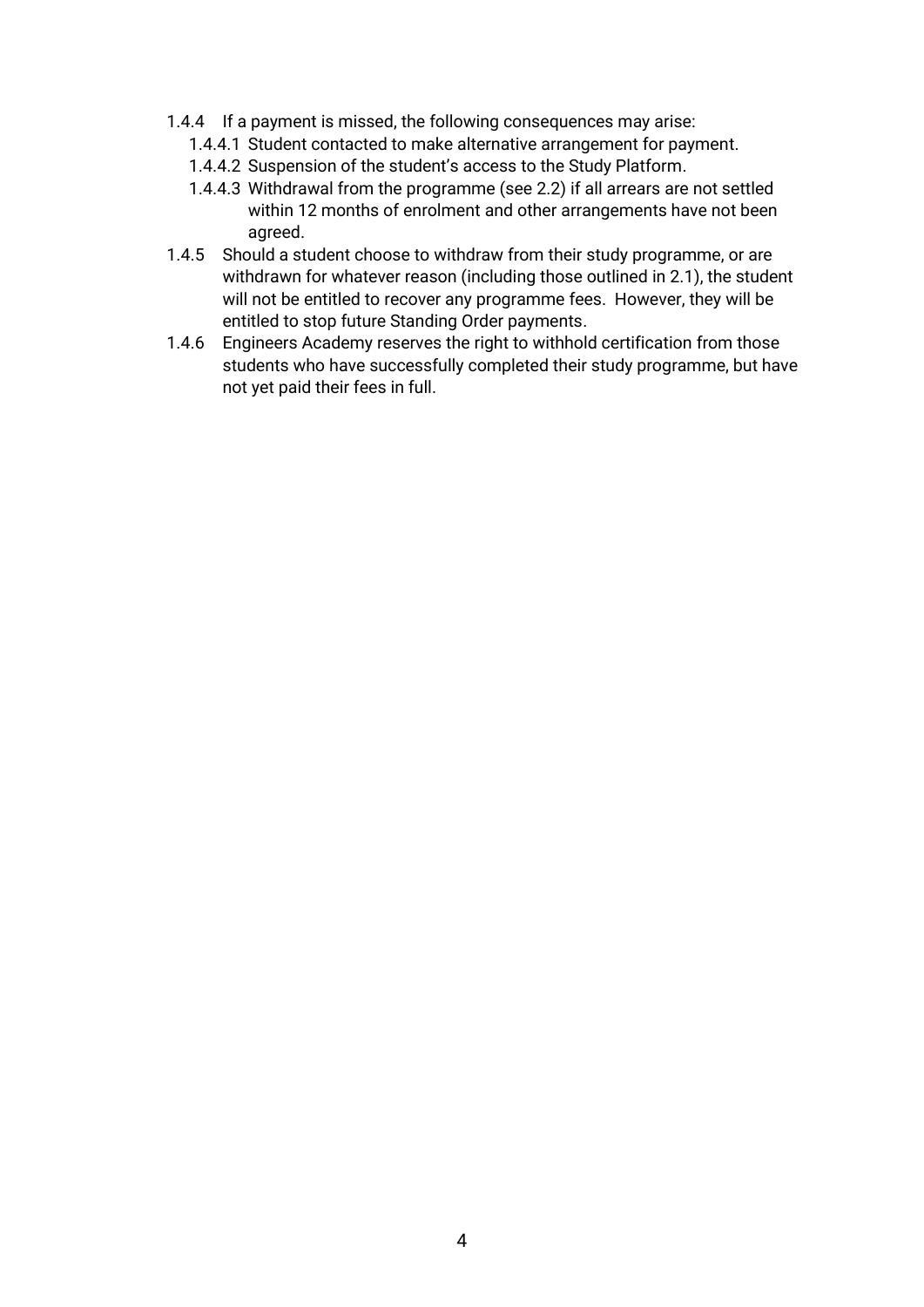### 2. Conditions of Study

<span id="page-4-0"></span>Engineers Academy maintain expectations around the ongoing engagement of students on their study programmes. Failure to meet these expectations may result in student withdrawal from their study programme, and a loss of fees incurred.

This section outlines these expectations in more detail, as well as consequences that may arise from students failing to fulfil these expectations.

### <span id="page-4-1"></span>2.1 Academic Progress and Engagement

Upon enrolment, students are provided with a personalised **assessment schedule**, which serves as a guideline as to the progress that students are expected to make with their assessment work, allowing them to complete their study programme in around 20 months.

Engineers Academy understands that students' circumstances vary widely and will aim to ensure that flexibility within the assessment schedule is offered, where reasonably possible. However, in order to participate in an Engineers Academy HE study programme, the following conditions apply:

- 2.1.1 Students should **inform their assessor(s)** of any instance where they may not be able to meet deadlines provided on the assessment schedule, or any ongoing circumstance which may affect their progress.
- 2.1.2 Whilst flexibility (such as an extension of deadlines) is something that may be granted, students are required, **as a minimum**, to complete **each unit within 20 weeks** on their study programme. If a student is not able to meet this minimum expectation, Engineers Academy reserves the right to **withdraw** the student from the study programme, or one of the alternative approaches outlined in 2.1.6 may be recommended.
- 2.1.3 Students are expected to demonstrate **weekly** engagement with the study programme. Student log-on history, video views, and progress through interactive practice questions are used to monitor this engagement.
- 2.1.4 Engineers Academy reserves the right to contact students who have not demonstrably engaged in their study programme for a period of **two weeks**, to make initial enquiries, to understand any issues or problems and to recommend a plan of action.
- 2.1.5 For students who have not demonstrably engaged with their study programme for **four weeks**, without satisfactory mitigating circumstances, Engineers Academy reserves the right to **withdraw** students from their programme of study.
- 2.1.6 Alternatively, Engineers Academy may recommend an alternative solution, such as a **deferral**, or a **break in learning**, if deemed appropriate by the student and Engineers Academy alike.

### <span id="page-4-2"></span>2.2 Withdrawal from Study Programme

Students may request to be **withdrawn** from their study programme at any time, or they may be withdrawn by Engineers Academy for failing to meet the requirements around **academic progress and engagement**, as outlined in this document (see 2.1). Students may also be withdrawn due to failure to adhere to other Engineers Academy policies, including the Engineers Academy **Academic Conduct Policy** (available separately).